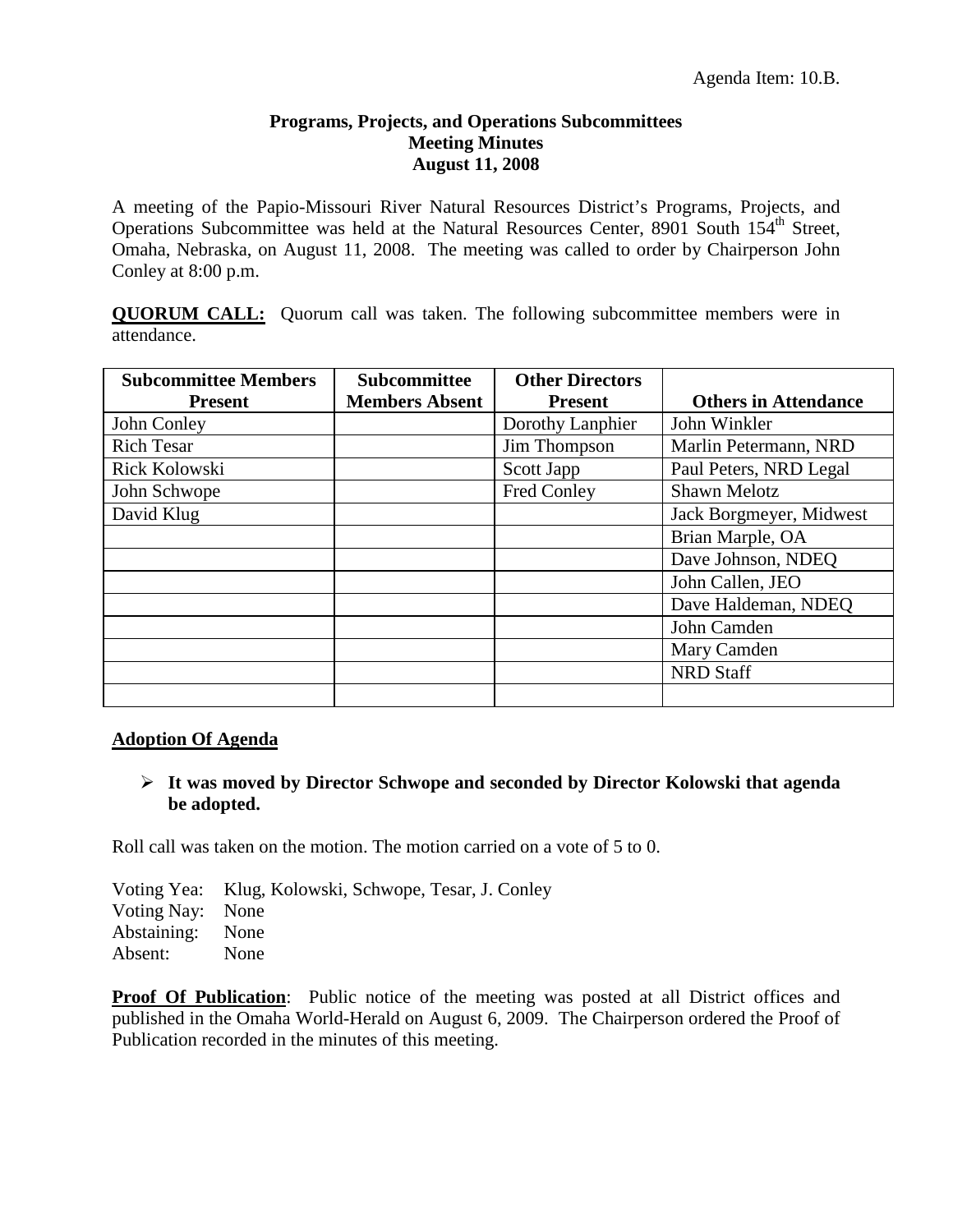**Amendment To Interlocal Agreement With City Of Waterloo For JEO Consulting Group Contract For The Waterloo Levee Design:** Amanda Grint briefed the Subcommittee on a contract amendment with JEO Consulting for additional professional services for the design of the Waterloo levee improvements. The District has an interlocal agreement with the Village of Waterloo to cost share 50/50 on the design of levee improvements. The total cost of the JEO contract amendment is \$41,000 and the Village requests that the District revise the current interlocal to allow for a 50/50 cost share of the contract amendment. This would increase the District contribution by \$20,500 for a total District cost share of \$219,000. The amendment resulted mainly from out of scope work to design and additional 4000 linear feet of levee improvements, title and easement work, additional public outreach and coordination with Union Pacific Railroad.

 **It was moved by Director Klug and seconded by Director Tesar that the Subcommittee recommend to the Board of Directors that the General Manger be authorized to execute a revised interlocal agreement with the Village of Waterloo that provides for the equal sharing of the enclosed Contract Amendment from JEO Consulting Group for the Design of Levee Improvements for an increase in the maximum fee to \$219,000 subject to changes deemed necessary by the General Manager and District Counsel.** 

Roll call was taken on the motion. The motion carried on a vote of 5 to 0.

Voting Yea: Schwope, Tesar, Kolowski, J. Conley, Klug Voting Nay: None Abstaining: None Absent: None

**Discussion Regarding Public Hearing For Abe's Trash Service, Inc., Construction And Demolition Waste Landfill Request For Expansion (Requested By Director Bradley):** John Winkler informed the Subcommittee of information that has been provided based on Director Bradley's request at the July Board meeting for the expansion of Abe's Construction and Demolition Landfill located just north of Dutch Hall Road in Washington County. Dave Johnson and Dave Haldeman with the Nebraska Department of Environmental Quality (NDEQ) were present to answer questions. NDEQ noted that Abe's existing landfill is approximately 24 acres and was permitted in 1998 with two renewals. They plan to expand the landfill to approximately 48 acres and the expansion conforms with NDEQ's rules and regulations for construction and demolition landfills. During the 30 day public notice some concerns from nearby landowners were documented and a public hearing is scheduled for August  $27<sup>th</sup>$  at 7 pm. A public information session will be held prior to the public hearing. NDEQ noted that in the 1990s the regulations were revised for construction and demolition landfills to remove a requirement for a liner. These types of landfills accept construction material however, no hazardous materials such as asbestos, are allowed. Inspections are conducted annually and upon receiving complaints. NDEQ noted that to date the Abe's landfill has had only minor infractions. NDEQ addressed a question about monitoring wells and noted that 2 wells are present that are piezometers which monitor the ground water level. No action taken.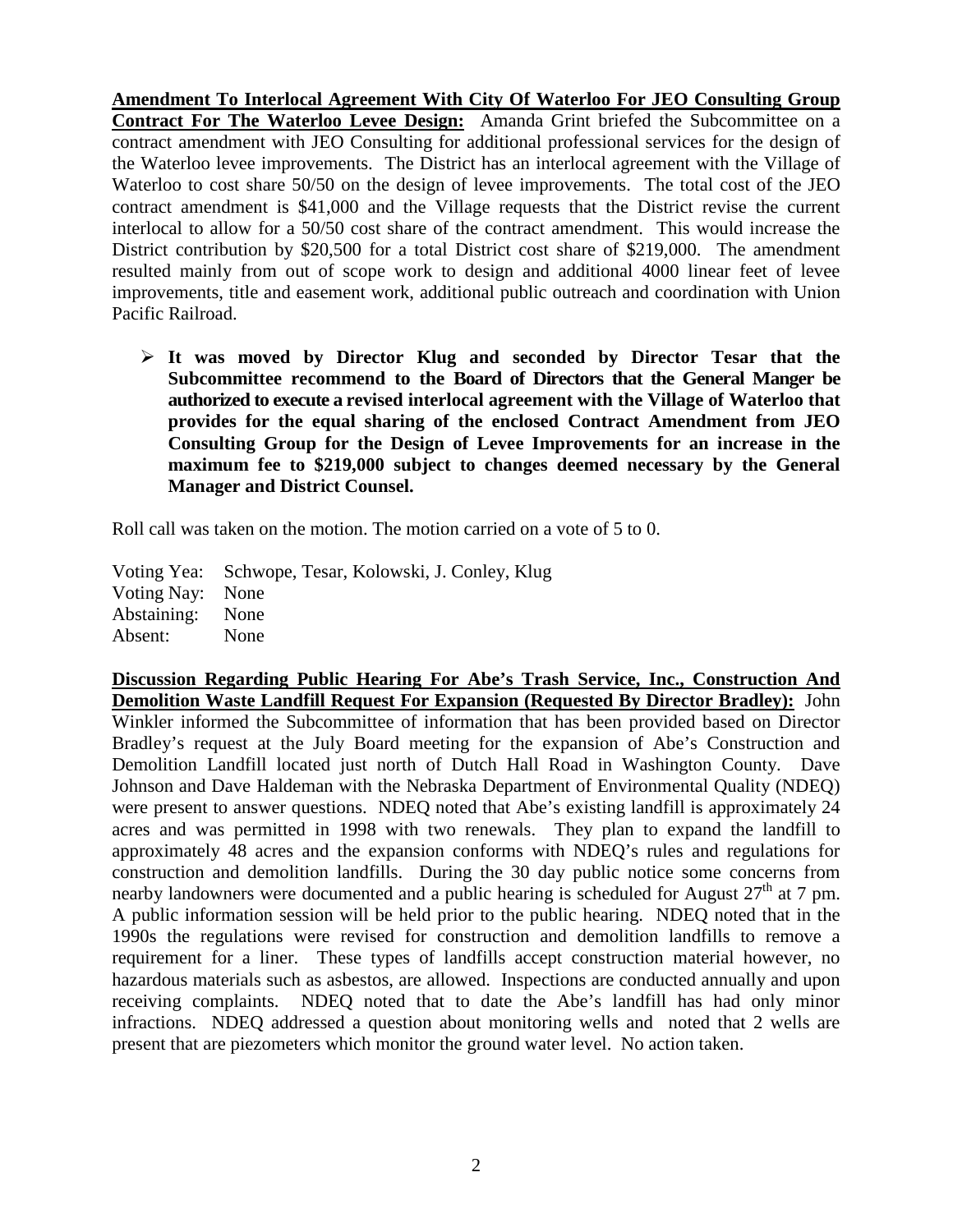**Zorinsky Water Quality Basins 1 And 2 – Professional Services Contract Amendment**  With Olsson & Associates : Gerry Bowen updated the Subcommittee on the status of the 2007 contract with Olsson Associates for planning and analysis of proposed water quality basins Zorinsky #1 and Zorinsky #2 to meet objectives of the Community Based Watershed Plan for Zorinsky basin. The first phase of this contract included working with the Corps, landowners and analyzing alternatives for each site. Brian Marple, Olsson Associates, gave the Subcommittee a review of the alternatives analysis for each of the proposed sites. Using a matrix to compare alternatives, a concrete weir structure was the selected alternative for ZB1 and ZB2. Gerry Bowen explained that ZB1 is currently in the Papillion Creek Watershed Partnership Implementation Plan and therefore staff requested Olsson to put together a contract amendment to design, permit and construct the preferred alternative for ZB1. It was noted that an additional contract amendment will be brought to the Board when construction of ZB2 is planned.

 **It was moved by Director Kolowski and seconded by Director Klug that the Subcommittee recommend to the Board that the General Manager be authorized to execute the proposed contract amendment with Olsson Associates for professional engineering services for the Zorinsky Basin 1 and 2 Project, and that the "not-to-exceed" amount be increased from \$73,705 to \$302,487, subject to changes deemed necessary by the General Manager and accepted as to form by District Legal Counsel.**

Roll call was taken on the motion. The motion carried on a vote of 5 to 0.

Voting Yea: Schwope, Tesar, Kolowski, J. Conley, Klug Voting Nay: None Abstaining: None Absent: None

**Local Public Agency Designation:** Gerry Bowen briefed the Subcommittee on the process that the District must follow for administering federal transportation funds that we receive for trail projects. In order for the District to utilize federal transportation funds it must be certified as a Local Public Agency (LPA) which involves considerable training and certification. Gerry Bowen noted that he had attended training and will soon be certified as an LPA. To complete the certification process all agencies receiving these funds must adopt a resolution addressing the consultant selection process, National Environmental Policy Act (NEPA), Uniform Relocation Assistance and Real Property Acquisition, and Federal Financial Management Systems Certification.

# **It was moved by Director Klug and seconded by Director Kolowski that the Subcommittee recommend to the Board that the resolution, as presented, be approved and incorporated into the District Policy Manual.**

Roll call was taken on the motion. The motion carried on a vote of 5 to 0.

Voting Yea: Schwope, Tesar, Kolowski, J. Conley, Klug Voting Nay: None Abstaining: None Absent: None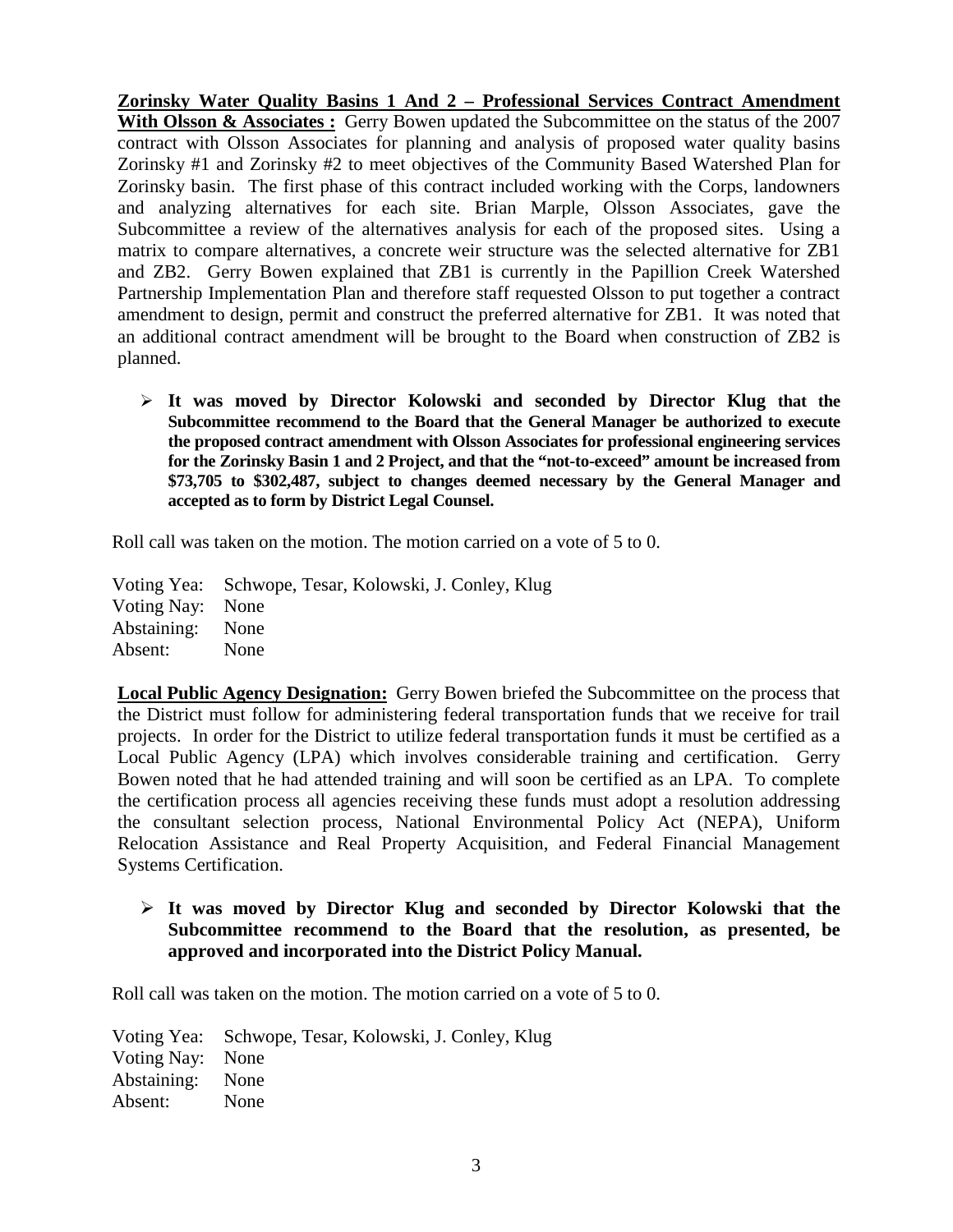**Amendments To Recreation Area Rules & Regulations:** Jerry Herbster presented amended rules and regulations to the Subcommittee for review and approval. The rules and regulations have been amended to address items realized with the opening of new Platter River access and the re-opening of Elkhorn Crossing. The amendments include registering for camping, a note to address vehicles left after rec area closing hours, prohibiting glass containers, and providing quiet hours for water craft motors. The Subcommittee discussed striking "smokes tobacco in any form," from Section 2, Item b, and correcting minor misspelling errors.

 **It was moved by Director Tesar and seconded by Director Schwope that the motion be amended to strike "smokes tobacco in any form," from Section 2, Item b and correction of minor misspelling errors of the Papio-Missouri River Natural Resources District Recreation Areas Rules and Regulations.** 

Roll call was taken on the motion. The motion carried on a vote of 5 to 0.

Voting Yea: Schwope, Tesar, Kolowski, J. Conley, Klug Voting Nay: None Abstaining: None Absent: None

# **It was moved by Director Schwope and seconded by Director Tesar that the Subcommittee recommend to the Board that the revised Rules and Regulations for All District Recreation Areas be adopted as amended.**

Roll call was taken on the motion. The motion carried on a vote of 5 to 0.

Voting Yea: Schwope, Tesar, Kolowski, J. Conley, Klug Voting Nay: None Abstaining: None Absent: None

**Test Of Emergency Transfer Of Water From Wash. County Rw #1 To The City Of Blair:** Dick Sklenar briefed the Subcommittee on a test completed June 23, for the emergency transfer of water from Washington County Rural Water #1 to the City of Blair. Dick presented photos from the test and noted that it was successful. An editorial from the City of Blair newspaper was included. Dick noted that that test is expected to be conducted every five years. No action required.

**Changes To District Programs And Policies (Director Japp):** Director Japp noted that he would like to update and revise several District projects and programs. After discussion on these items it was determined that Item 2, Item 5 subsection B, Item 6, and Item 8 may be eliminated from further discussion.

# **It was moved by Director Schwope and seconded by Director Kolowski that this item be postponed until the September Subcommittee meeting.**

Roll call was taken on the motion. The motion carried on a vote of 5 to 0.

Voting Yea: Schwope, Tesar, Kolowski, J. Conley, Klug Voting Nay: None